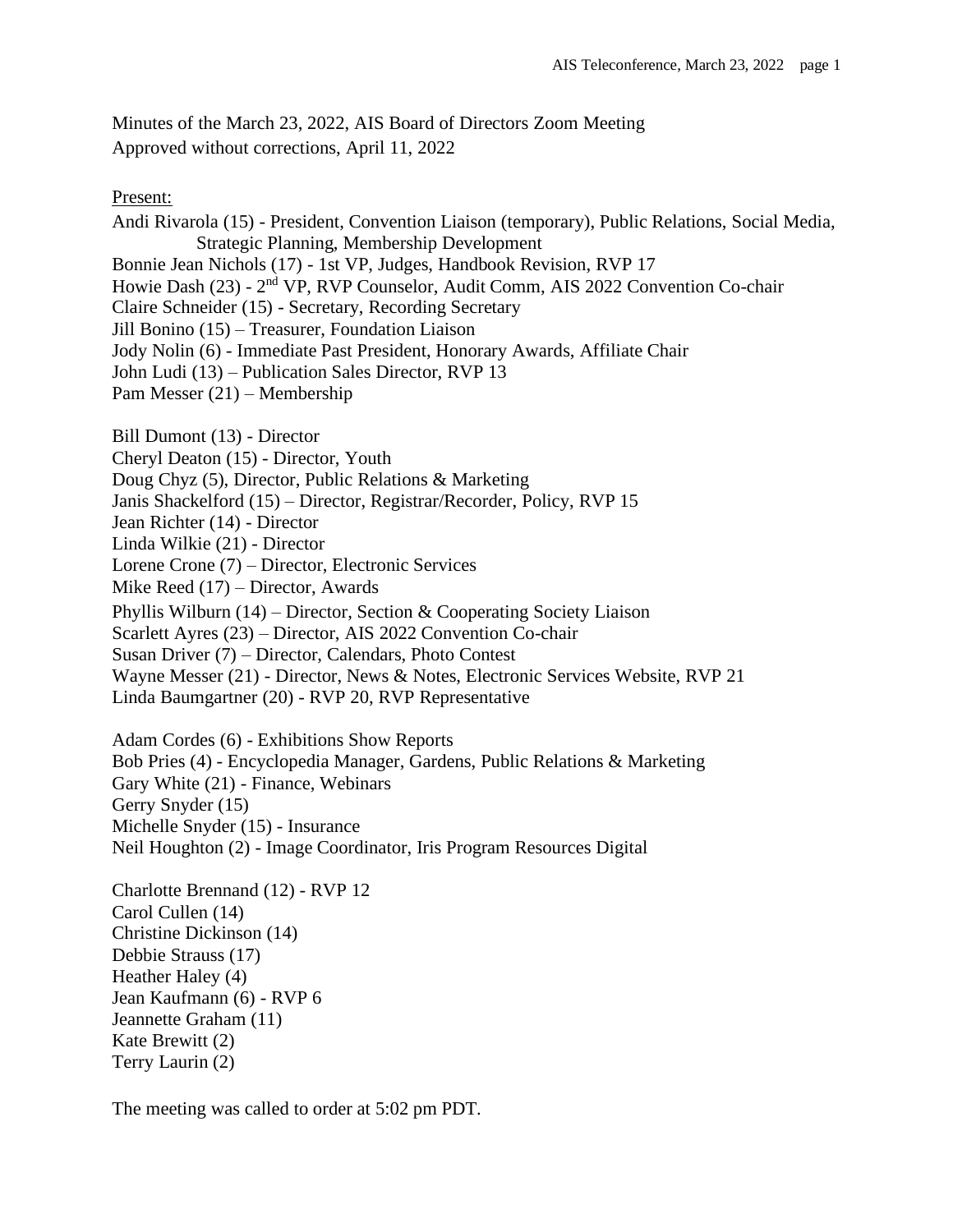## 1. Minutes from previous Zoom Meeting - Claire Schneider

Motion 1: to approve the minutes from the February 23, 2022, Board Zoom Meeting. Two corrections: spelling of "El Paso" and the status of the judges training in Las Cruces. Motion by Janis Shackelford and seconded by Phyllis Wilburn. Motion approved.

### **2. SPRING REPORTS**

### Electronic Services – Wayne Messer

An electronic report was posted. Wayne described the statistics for visits to the website. Plugins and new tools have been added to the website. He stressed that changes, additions, and improvements come from the suggestions and comments of users. Security training from KnowBe4 is in the works. There have been problems transferring registrar information and tools to Janis. Wayne is working on this. Because of all the changes lately, Wayne suggested there be a report to the Board from Electronic Services at least every three months.

### Encyclopedia – Bob Pries

An electronic report was posted. Bob had colorful statistics in his report to show the surge in visits to the Encyclopedia during the height of the COVID pandemic. He mentioned that traditionally May is the month with the largest number of Encyclopedia visits. But that there was a doubling of visits associated with the height of the COVID pandemic, with China being the source of the most visitors. Bob showed a 'new normal' of visits per month between 40 and 50 thousand, with a yearly total around 300,000.

Recent Encyclopedia projects include having a more complete list of bulbous iris, resurrecting the Exhibition Toolbox for iris shows, maintaining an updated list of iris shows, increasing the number of catalogs and newsletters available online, adding all the new iris registrations, and creating a workable data base of all awards previously given to irises.

### Image Coordinator – Neil Houghton

An electronic report was posted. There has been a dramatic increase in compliance with the submission of images with the registration of an iris. Neil has been reminding non-compliant hybridizers to submit high-resolution photos to the registrar or to Neil. Submitting a photo to the *Iris Encyclopedia* does not fulfill the photo requirement for registration. Neil gave an online class on February 17, instructing hybridizers all about images. He plans to present a similar program at the convention in Las Cruces.

### Iris Programs (digital resources) – Neil Houghton

An electronic report was posted, information only. Neil has seen an increase in the request for digital programs. He plans to rewrite the list of available programs for the AIS website as well as review each program for accuracy and timeliness. Neil is working with Scarlet Ayers and Mike Wisland on the Video Interview Project. A station for conducting more video interviews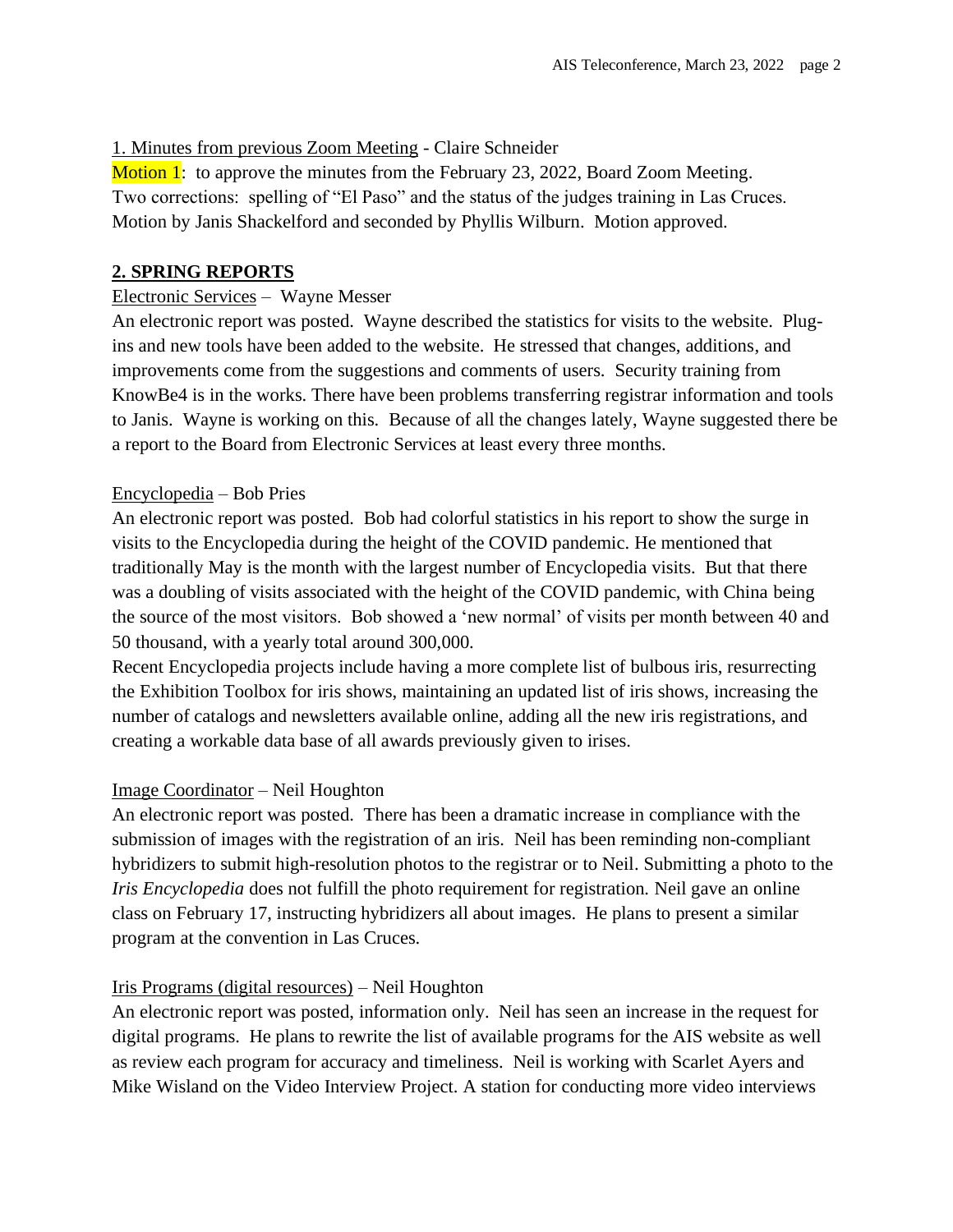will be available at the convention in Las Cruces. Neil encouraged everyone and anyone to volunteer for an interview. Neil also asked for submission of videos about growing iris. These could be posted on the AIS YouTube channel.

#### Iris Program (speakers) – Hooker Nichols (absent)

An electronic report was posted, information only. There were only two requests for speakers in 2022.

#### Membership Development – Andi Rivarola

The Membership Drive is ongoing. The drive was extended to June 30 to allow for spring shows held in June to recruit new members through the Membership Drive.

### *News & Notes* – Wayne Messer

An electronic report was posted. Wayne's headline was, "The 100<sup>th</sup> regular issue of *News & Notes* was recently sent!" Wayne's report was very interactive, asking questions such as how to encourage more submissions from the sections and cooperating societies, how and when to announce awards and information about conventions, and what other groups could be targeted to receive *News & Notes*. He reminded everyone that each job in AIS should have at least one backup person and with that comment, he requested someone step up as apprentice for *News & Notes*. Well done, Wayne.

### Photo Contest – Susan Driver

An electronic report was posted, information only. The 2022 photo contest will run from May 1 to August 1, 2022. The entry form and information sheet about the contest were sent to the editor of *Irises: The Bulletin*, to *News & Notes* and will be posted on *Facebook*. Susan is recruiting judges. She also presented a sample of the 2022 Photo Contest entry form.

### Public Relations & Marketing – Doug Chyz

An electronic report was posted, information only. The PR & MKTG group is in the discovery phase: discussing purpose and goals of AIS and how to inform and engage the public about AIS. One project already started is posting updated information about iris shows to the AIS website and social media platforms (e.g., *Facebook*, affiliate websites). The information about the iris show also contains a direct link to the sponsoring affiliate. A sample press release about an upcoming iris show has been sent to all the affiliate presidents. The objective is that these presidents will edit the press release to describe their own iris show and submit to local news outlets. Doug pointed out that there are 18,000 members in "Iris Lovers" group in *Facebook* but only 3,000 members in AIS. His objective is to show the other 15,000 followers in "Iris Lovers" where they can attend a local iris show.

Doug has plans to create another sample press release specific to iris sales and to publicize affiliate iris sales. However, a system for creating and updating the dates of affiliate iris sales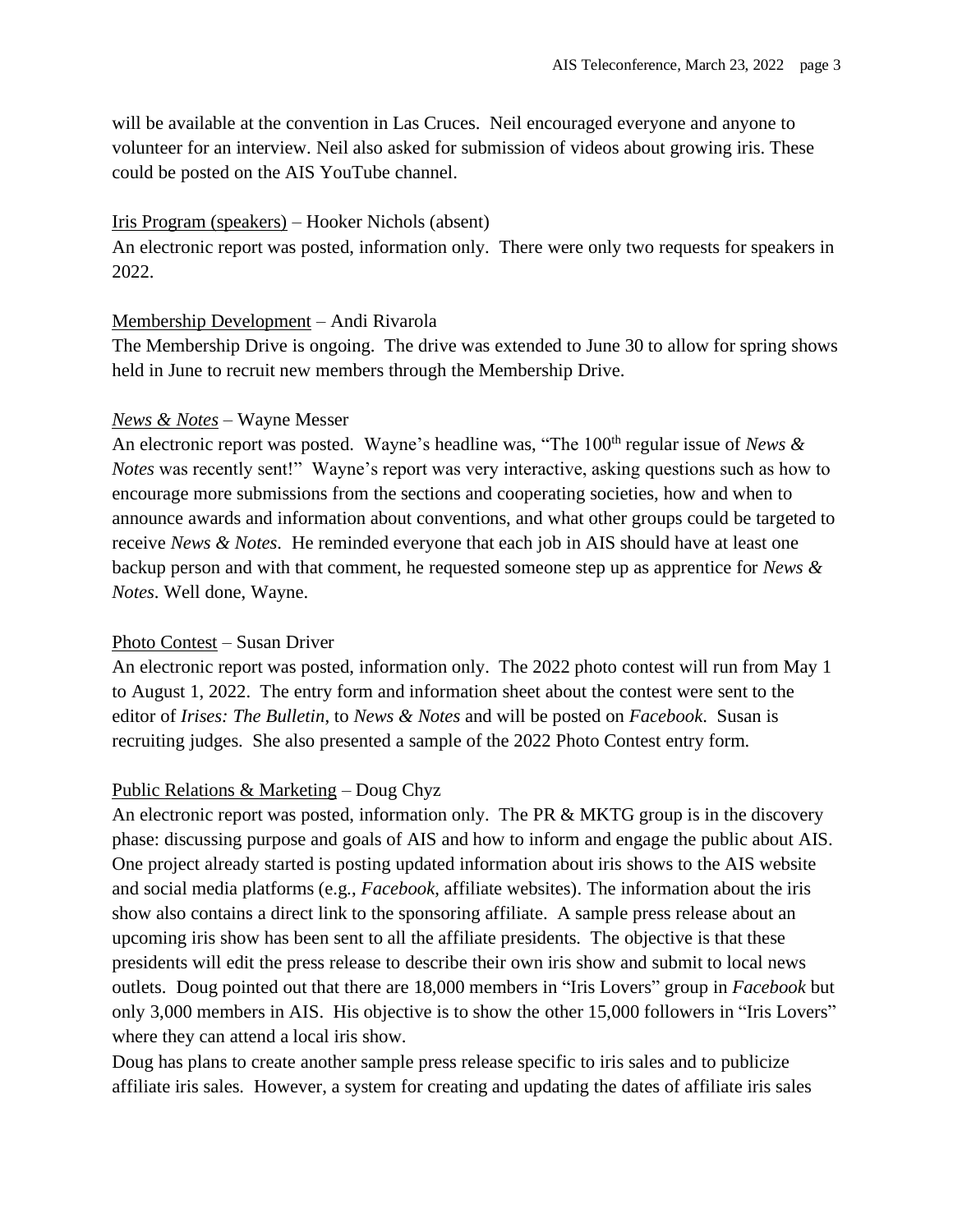needs to be established. One way to publicize affiliate iris sales is to purchase ad space on *Facebook*. He recommended that a system of direct communication be set up with affiliate presidents, similar to the system of communication for RVPs.

### Social Media – Andi Rivarola

An electronic report was posted, for information only. A recent check of the "AIS" *Facebook* page showed 15,370 likes, the majority of whom are women (78.3%). The "Iris Lovers" group *Facebook* has 18,500 members, again, the majority are women. Social media is a great way to inspire interest with irises and perhaps non-members will see the value of joining a local affiliate and/or AIS.

## Blog Report - Heather Haley

The *World of Irises* blog under the auspices of the American Iris Society has continued to grow. Since October 2020, 90 blog posts were added and 476,000 pages were viewed. At present, nine authors post on a weekly schedule with three others making unscheduled contributions. The site currently has 229 subscribers. To boost readership, Heather posts links of the weekly blogs into the "AIS" *Facebook* page and "Iris Lovers" group on *Facebook*, knowing that 15,500 and 18,500 people might read that week's post. Heather plans to recruit more bloggers to write about experiences with irises and using the blog to promote iris and AIS.

### **OLD BUSINESS**

3. Convention 2022, Las Cruces, update - Howie Dash & Scarlett Ayres

So far, 261 have registered for the convention, most have full registrations. Five buses will be needed to transport everyone to the gardens. Howie requested volunteers for bus captains. Parking and Wi-Fi are free at the Hotel Encanto. A reminder that attendees make reservations for the shuttle transport, both directions, to insure that a seat is available, especially on the last day of the convention. The mask mandate on public transportation will remain until April  $18<sup>th</sup>$ , thus all convention attendees will need to wear a mask during transit. Public relations have been great. The local media has been interested in the convention. They have written about the  $100<sup>th</sup>$ anniversary of AIS and there are plans for a reporter to attend some of the garden tours. At this time, there are about 30 reservations for the Geek Dinner. The judges training on Thursday 8 to 9:30 pm will be "Species" by Jody Nolin and Saturday 3:30 to 5 pm "Arils & Arilbreds". If there is a judge who needs "Awards and Ballots" at the convention, Bonnie will make that program available. The lunch on the optional tour will be with the Rio Grande Winery. The White Sands Missile Range now requires personal information about their tourists. Scarlett has collected this information and sent to their security to be processed before the actual tour.

4. Clarification of motion regarding Membership Drive - Claire Schneider Motion 3 at the August 25, 2021, Board of Directors Zoom meeting was: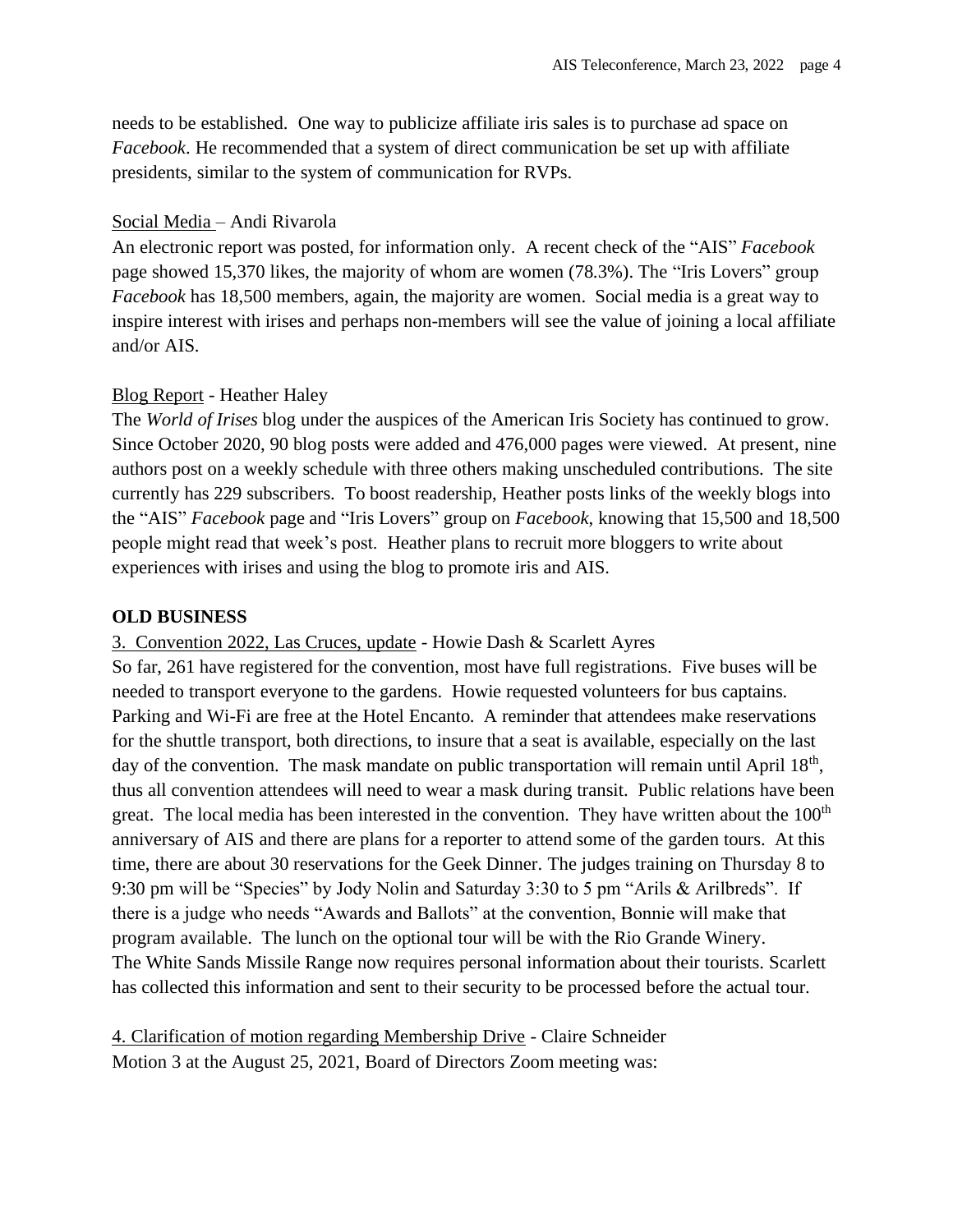That the AIS Board approves the 5-year plan as outlined by the AIS Membership Development Committee, with a budget expense cap of \$13,110 for year 2022. For subsequent years, a detailed budget will be proposed in advance.

During the discussion of Motion 3, it was suggested that sections and cooperating societies be included in the Membership drive. The motion did not include anything about sections and cooperating societies.

### 5. Artistic Design Judge guidelines update - Dawn Boyer (absent)

Following up on the discussion at the February 23 meeting, Dawn edited her two proposals and will make those available at the next discussion of the design judge proposal. She will be making a presentation on Design at the convention in Las Cruces.

### 6. KnowBe4 program update - Andi Rivarola

There is a major pothole at the entrance of the gate to the KnowBe4 program. Andi is working with the KnowBe4 people and will give us an update later. In the meantime, the due date for the homework assignment has been pushed back.

## 7. Online Registration update - Andi Rivarola

The objective is to create and install an online registration program. A small group discussed a proposal including the objectives, timeline, support, and cost. This is very preliminary. A meeting with a Daylily Society demonstrated a registration system where the registrar mostly oversees and presses a button. Having such a system for AIS would certainly speed up the registration process.

### 8. R&I update - Janis Shackelford

The *2021 R&I* has been completed and is ready for print. It contains only the registrations and introductions. Addresses of gardens and hybridizers have been omitted. Janis will make every effort to have the *2021 R&Is* available at the Convention in Las Cruces. The *Checklist* is available for download from the Storefront. Contact John Ludi to purchase.

### **NEW BUSINESS**

None

## **ANNOUNCEMENTS & OTHER ISSUES**

The next Board of Directors Meeting will be April 11, 2022, in Las Cruces. Yee Haw!!

Please contact Bonnie Nichols if you are available to conduct a garden training at the 2022 Convention at Las Cruces.

The meeting adjourned at 7:14 pm PDT.